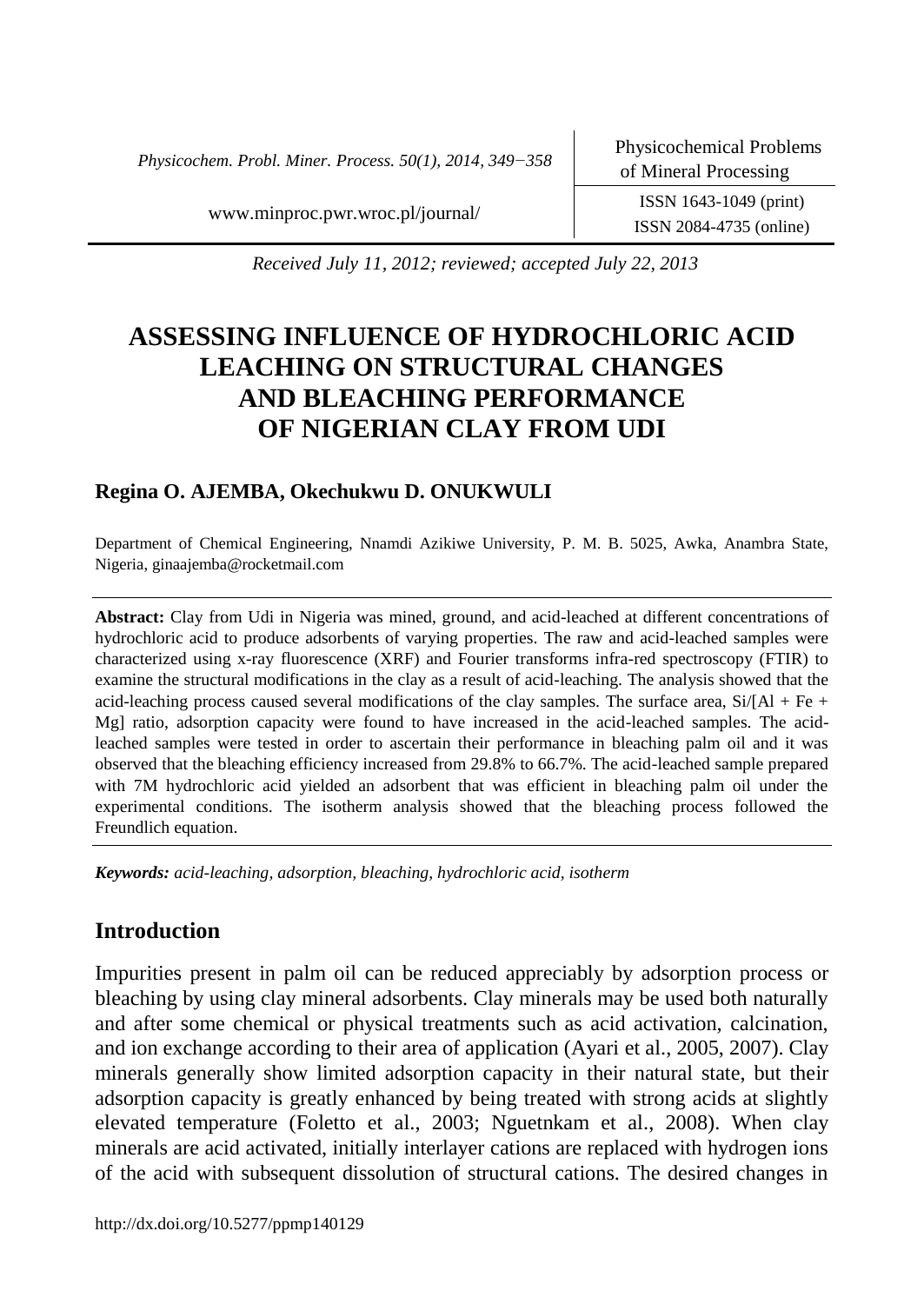the adsorptive properties of clay minerals occurring as a result of acid activation depend considerably on the acid leaching conditions (Motlagh, et al., 2011). Several acid activation experiments under different operating conditions have been reported in the literature, in particular the choice of acid concentration, activation time and temperature, and clay-to-acid ratio (Al-Zahrani et al., 2000; Bakhtyar et al., 2011; Motlagh et al., 2008; Diaz and Santos, 2001; Makhoukhi et al., 2009; Salawudeen et al., 2007; Zhansheng et al., 2006; Foletto et al., 2011; Motlagh et al., 2011; Temuujin et al., 2006; Woumfo et al., 2007; Onal et al., 2002; Temuujin et al., 2004). Activation is the chemical or physical treatment applied to certain types of clays to develop a capacity to adsorb coloring matter and other impurities in oils (vegetable, animal, and petroleum). Acid activated clay materials are widely used in various fields, for example, catalysts, catalyst beds, adsorbents, and bleaching earth. The most important applications of the bleaching earth are purification, decolorization, and stabilization of vegetable oils, otherwise, bleaching. They are able to remove undesirable colors by decreasing the levels of chlorophyll, carotene, and other color species, to reduce traces of  $Cu^{2+}$ ,  $Fe^{3+}$ , phospholipids, and soaps. Christidis et al. (1997) examined the bleaching capacity and acid activation of bentonite from Aegean, Greece, observing a five-fold increase of the specific surface area of the raw materials. The activated samples were rendered suitable for bleaching of rapeseed oil. It was determined that the optimum bleaching capacity is not associated with maximum surface area and the optimum conditions for activation are obtained by using a variety of combinations of acid strength and residence time. The preparation of acid-activated clay materials must be controlled in order to obtain maximum bleaching capacity (Kirali and Lacin, 2006; Rozic et al., 2010). Usman et al. (2012) investigated the applicability of clay from Ibeshe in bleaching palm oil. They observed that the clay after acid activation only increased the color reduction from 9.1 % to 27.3%, a poor performance as an adsorbent. Motlagh et al. (2011) reported that acid activation of clay from Khorasan, Iran, increased its adsorbing ability from 6.35% to 96.4% efficiency using 5N sulfuric acid.

This work was carried out in order to investigated the structural effects on Udi natural clay after acid-leaching with hydrochloric acid and also verify the performance of the said acid-leached clay in bleaching palm oil.

## **Materials and Methods**

## **Materials**

Brown-colored clay material from Udi (N:  $6^{\circ}$  31' 00"; E:  $7^{\circ}$  43' 00"; A: 327 m) was used as the primary raw material. Refined palm oil was obtained at oil mill located at Isuofia (N:  $6^{\circ}$  1'  $60''$ ; E:  $7^{\circ}$  2'  $60''$ ; A:  $361$  m). All chemicals used were analytical grade, bought from Conraws Company Ltd, Enugu.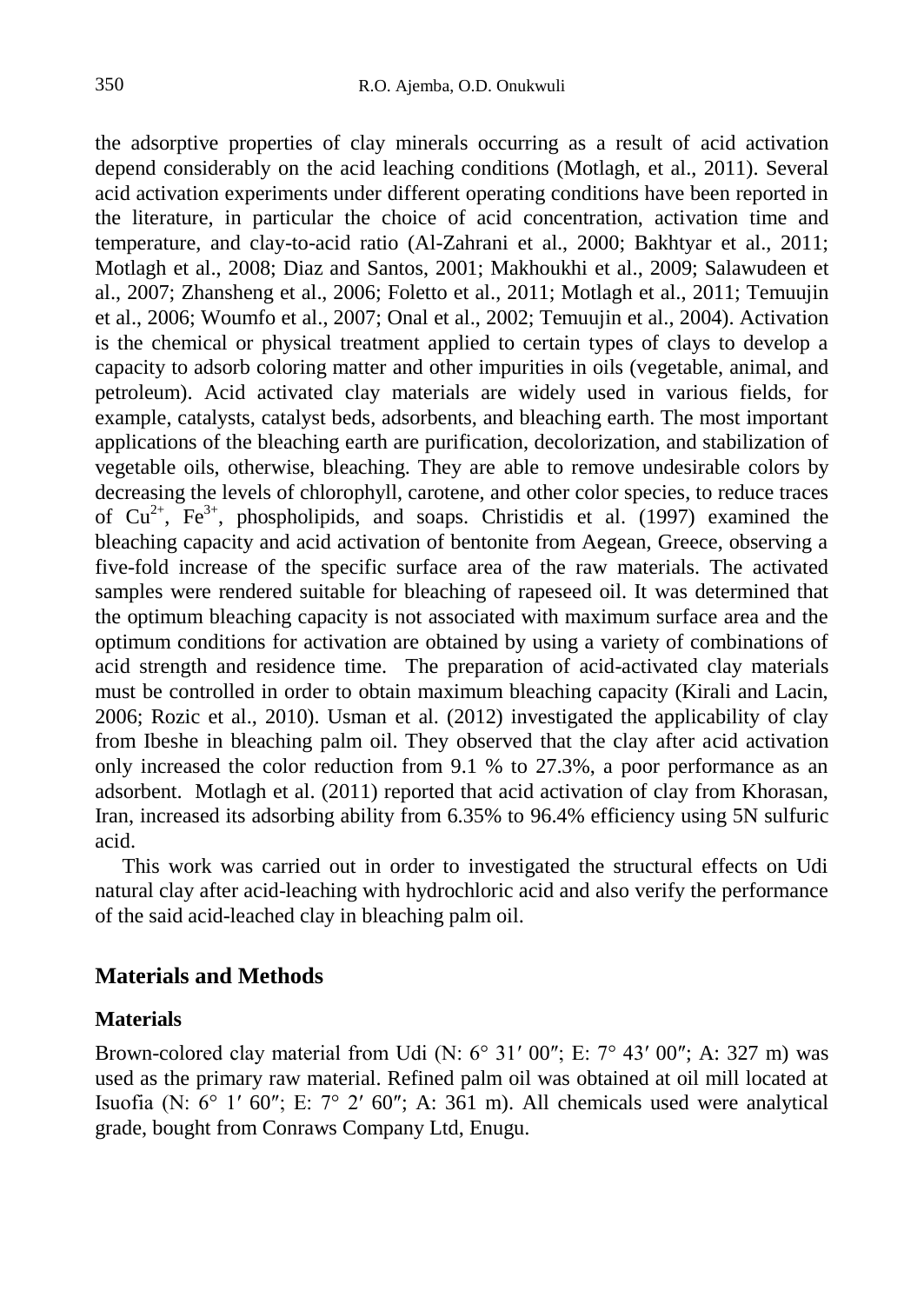# **Experimental Methods**

## **Acid activation of the clay sample**

The clay material was prepared for activation by air-drying and grinding to a particle size of 0.212 mm. 10 g of the prepared sample was weighed into flask (250 ml capacity) and 100 ml of hydrochloric acid solution was added. The resulting suspension was heated on a magnetically stirred hot plate at the temperature of 90 °C for 2 hours 30 minutes. At the end of the experiment duration the resulting slurry was poured into a Buchner funnel to separate the acid and the clay. The residual clay was washed severally with distilled water until neutral point was obtained with pH indicator. The clay residue was dried in an oven at 80 °C for 4 hours. The dried samples were crushed and sieved again to 0.212 mm particle size. The activation process was repeated with varying acid concentrations of 2–7M of HCl, varying time of 30–150 minutes, and varying temperatures of 70–120  $^{\circ}$ C. The clay samples thus prepared were labeled UD0, UD2, UD4, UD5, UD6, and UD7, where the numbers indicate the acid concentrations used in the activation step.

# **Characterization**

The chemical and mineralogical compositions of the natural and activated clay samples were determined. The chemical composition was determined using X-ray fluorescence (XRF), Philips PW 2400 XRF spectrometer; while the mineralogical composition was determined using Fourier transform infrared (FTIR), Shimadzu S8400 spectrophotometer, with samples prepared by the conventional KBr disc method. The specific surface area was measured at 77 K by BET method with a Micromeritics Gemini 2360 instrument using  $N_2$  gas.

# **Adsorption experiment**

The adsorption/bleaching experiments were carried out in a batch process. 50 g of the refined palm oil were charged into a 250 ml beaker and 2 g of the activated clay samples were also added. The mixture of clay and oil were placed in a water bath and heated to a temperature of 80 $\mathrm{^{0}C}$  for 30 minutes under continuous stirring. At the end of the reaction the slurry formed was filtered through a dry filter paper. The bleaching capacity of the acid activated clays was then determined by measuring the color of the bleached oils using a UV-Vis spectrophotometer (Shimadzu UV mini 1240) at wavelength of 450 nm. The bleaching efficiency of the acid activated clay was calculated in this study using the following equation:

% bleaching efficiency = 
$$
[A_{\text{unbleached}} - A_{\text{bleached}} / A_{\text{unbleached}}] \times 100
$$
 (1)

where  $A_{\text{unbleached}}$  and  $A_{\text{bleached}}$  are the absorbencies of the unbleached and bleached oils, respectively.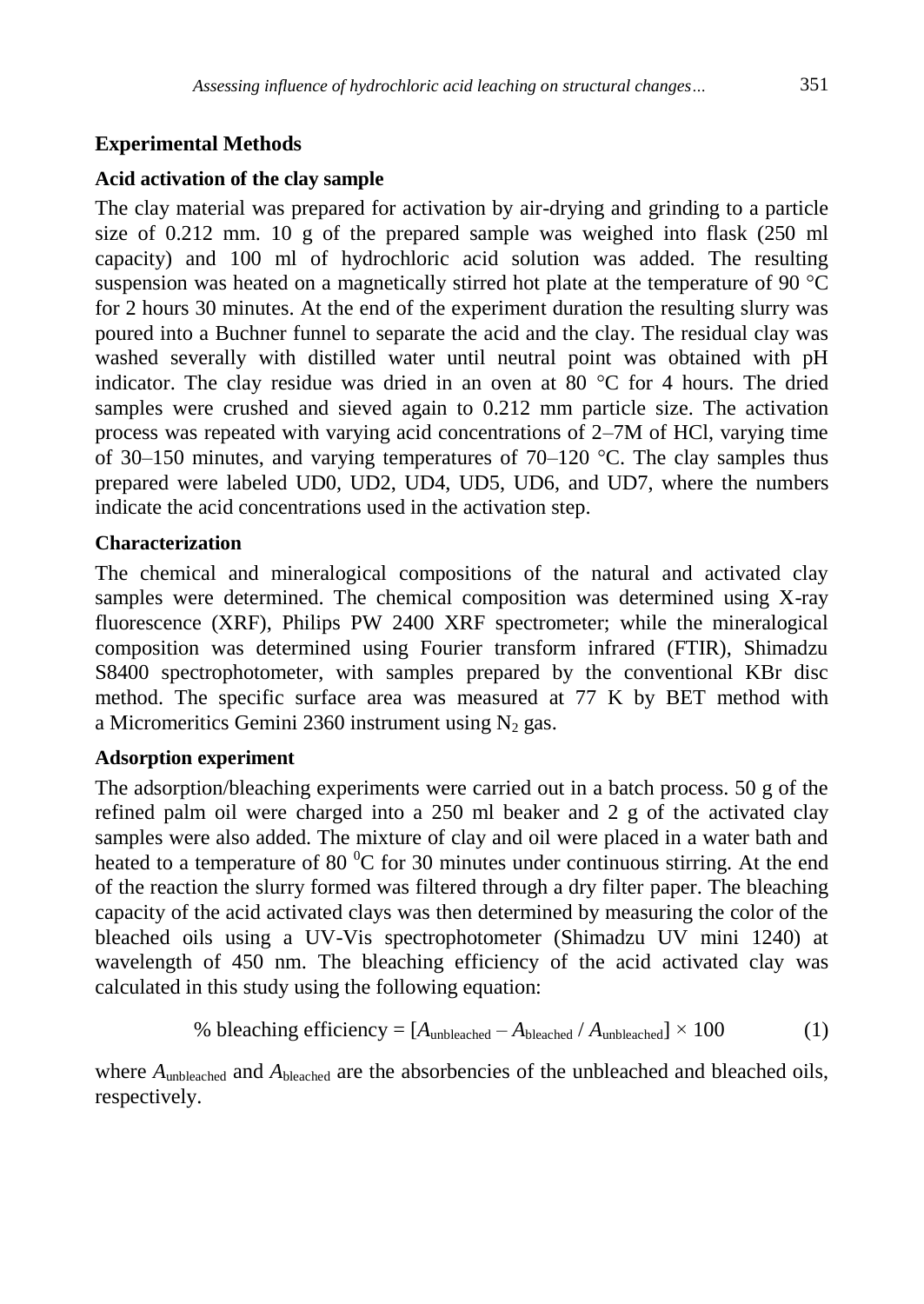## **Results and Discussions**

#### **Characterization**

The modifications observed in the chemical composition, surface area, bleaching efficiency,  $Si/[Al + Fe + Mg]$  ratio, and cation exchange capacity (CEC) of the natural and acid-leached clay samples are shown in Table 1. The table shows that the acid leaching process modified the chemical composition of the samples. As can be seen in the table, the  $Si<sup>4+</sup>$  cations are not removed, but increased with increase in acid treatment, this could be as a result of depletion of the cations from the interlayer and octahedral sheets of the clay (Motlagh et al., 2011). More of the exchangeable cations were easily removed under mild treatment with the acid; such cations include  $Ca^{2+}$  and K + . Their dissolution remained almost constant after treating with 4M acid concentration. The dissolution of the octahedral cations  $(Al^{3+}, Fe^{3+}, and Mg^{2+})$  was continuous as the acid concentration increased.

As the acid activation is increased, the surface area increased rapidly and reached a maximum and dropped. The rise in specific surface area is as a result of the unoccupied octahedron spaces remaining from  $Al^{3+}$ ,  $Fe^{3+}$ , and  $Mg^{2+}$  ions that have left the layer. Then as the activation progresses, the empty spaces grow larger and the micro pores are transformed into mesopores and finally, because of the decomposition of the crystal structure at some locations, some of the mesopores disappear, leading to a drop in specific surface area (Onal et al., 2002; Motlagh et al., 2011). The maximum bleaching efficiency does not correspond to the maximum surface area value. As can

|                                                   | Clay sample |       |       |       |                 |       |  |  |
|---------------------------------------------------|-------------|-------|-------|-------|-----------------|-------|--|--|
| Chemical composition (%)                          | UD0         | UD2   | UD4   | UD5   | UD <sub>6</sub> | UD7   |  |  |
| $Al_2O_3$                                         | 24.42       | 19.75 | 17.42 | 15.06 | 14.27           | 13.04 |  |  |
| SiO <sub>2</sub>                                  | 42.28       | 52.69 | 59.76 | 64.48 | 67.33           | 70.47 |  |  |
| Fe <sub>2</sub> O <sub>3</sub>                    | 17.25       | 13.61 | 11.12 | 9.53  | 8.06            | 7.12  |  |  |
| CaO                                               | 0.14        | 0.06  | 0.05  | 0.03  | 0.03            | 0.03  |  |  |
| MgO                                               | 3.60        | 1.74  | 1.23  | 1.02  | 0.89            | 0.75  |  |  |
| $K_2O$                                            | 2.33        | 1.03  | 0.87  | 0.72  | 0.71            | 0.71  |  |  |
| <b>TiO</b>                                        | 4.35        | 2.31  | 1.95  | 1.47  | 1.25            | 1.07  |  |  |
| <b>LOI</b>                                        | 5.73        | 3.28  | 2.65  | 2.33  | 2.06            | 1.92  |  |  |
| $S_{BET}(m^2/g)$                                  | 70.2        | 187   | 207   | 232   | 245             | 237   |  |  |
| Max. Bleaching efficiency (%)                     | 29.8        | 37.5  | 46.4  | 51.8  | 58.9            | 66.7  |  |  |
| $Si/(Al + Fe + Mg)$                               | 0.93        | 1.50  | 2.01  | 2.52  | 2.90            | 3.37  |  |  |
| Cation exchange capacity<br>$(CEC)$ , meg/ $100g$ | 78          | 67    | 60    | 51    | 45              | 38    |  |  |

Table 1. Chemical analysis, specific surface area, maximum bleaching efficiency and cation exchange capacity (CEC) of the natural and acid activated Udi clay samples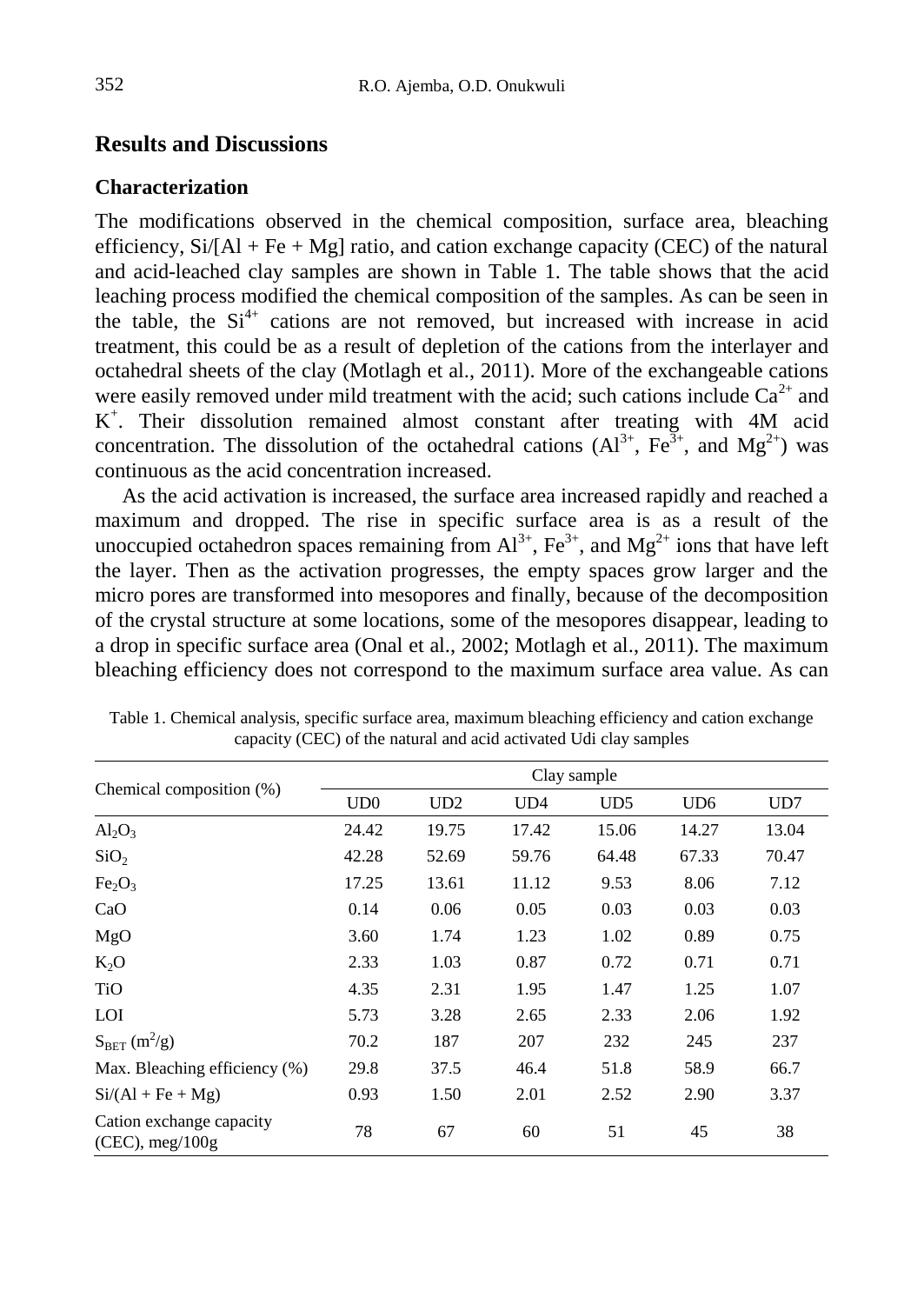be observed from Table 1, UD6 has a surface area of 245  $m^2/g$  and a maximum bleaching efficiency of 78.9%, while UD7 has a surface area of 237  $m^2/g$  with a maximum bleaching efficiency of 82.7%. Naturally, UD6 should be expected to have higher bleaching efficiency as a result of higher surface area value. It has been reported by researchers (Inglethorpe et al., 1993; Diaz et al., 2001; Engelhard, 1996) that the optimum decolorization ability of activated clay (for a given set of activating conditions) may or may not coincide with its maximum value of the surface area attained under those conditions.

## **FTIR analysis**

The FTIR spectra of the untreated and treated clay samples are shown in Figs 1 and 2, respectively. Comparing Figs 1 and 2, it is clear that there were some structural modifications on the clay sample as a result of acid activation. The untreated clay sample shows absorption bands at 473, 559, 685, 793, 920, 1038, 1104, 1640, 3450, 3525, 3626 and 3692  $cm^{-1}$ . After acid treatment, the bands at 3692.04 and 3626.29  $cm^{-1}$  attributed to the O–H stretching of kaolinite were modified to 3694 and 3623 cm <sup>1</sup>, respectively. The vibrational bands at 3525 and 1104  $\text{cm}^{-1}$  associated with Al – O – Al were completely absent after acid activation, while bands at 1037, 920, 792, 685, and 559 cm<sup>-1</sup> related to the Si – O – Si and O – Si – O stretching remained after acid leaching. This verifies the x-ray fluorescence analysis report that the  $Si<sup>+4</sup>$  ion increases with acid treatment while the octahedral cations  $Al^{3+}$ ,  $Fe^{3+}$ , and  $Mg^{2+}$  decreases with acid activation. This indicates that there is a minimal damage to the crystal structure of the clay material. This result is in agreement with the findings of other researchers (Mohamedbakr and Burkitbaev, 2009; Temunjin et al., 2004; Low et al., 1998; Chaisena and Rangsriwatananon, 2004; Hula et al., 2007; Taha et al., 2011).



Fig. 1. FT-IR spectra of natural Udi clay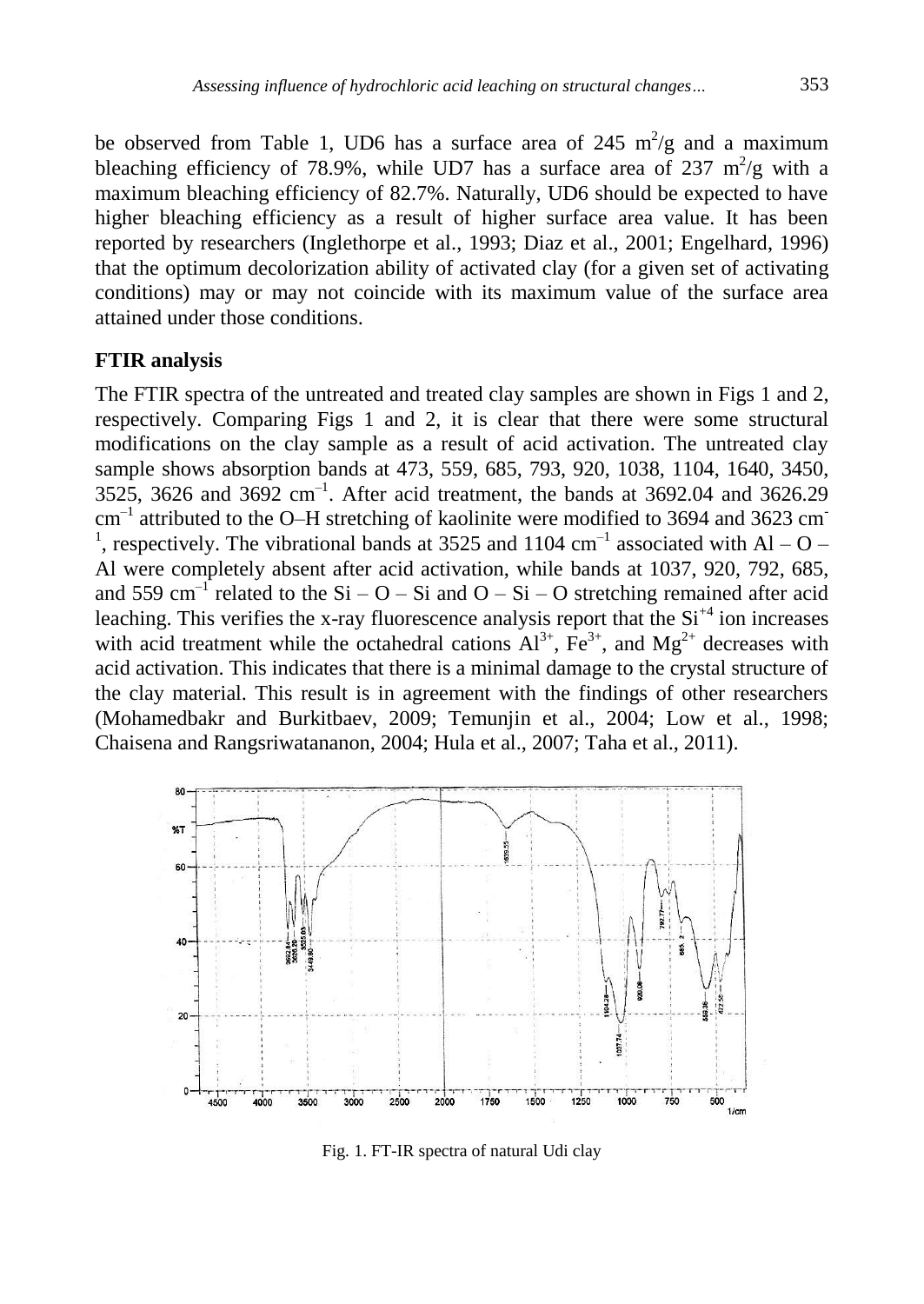

Fig. 2. FT-IR spectra of acid-activated Udi clay

#### **Bleaching efficiency**

The results of the bleaching studies performed using the natural and acid-leached samples are shown in Figure 3. The figure shows that the bleaching efficiency increases with an increase in the acid concentration used in the activation step. It is to be seen from the figure that the sample activated with 7M hydrochloric acid shows the highest bleaching efficiency. The figure also shows that time is an important factor, as can be seen, the bleaching efficiency increases with increase in time.

Figure 4 indicates that the bleaching efficiency of the clay samples increases with loss of octahedral cations of  $Al^{3+}$ ,  $Fe^{3+}$ , and  $Mg^{2+}$  during the activation process.



Fig. 3. Bleaching efficiency of the natural and acid-activated clay samples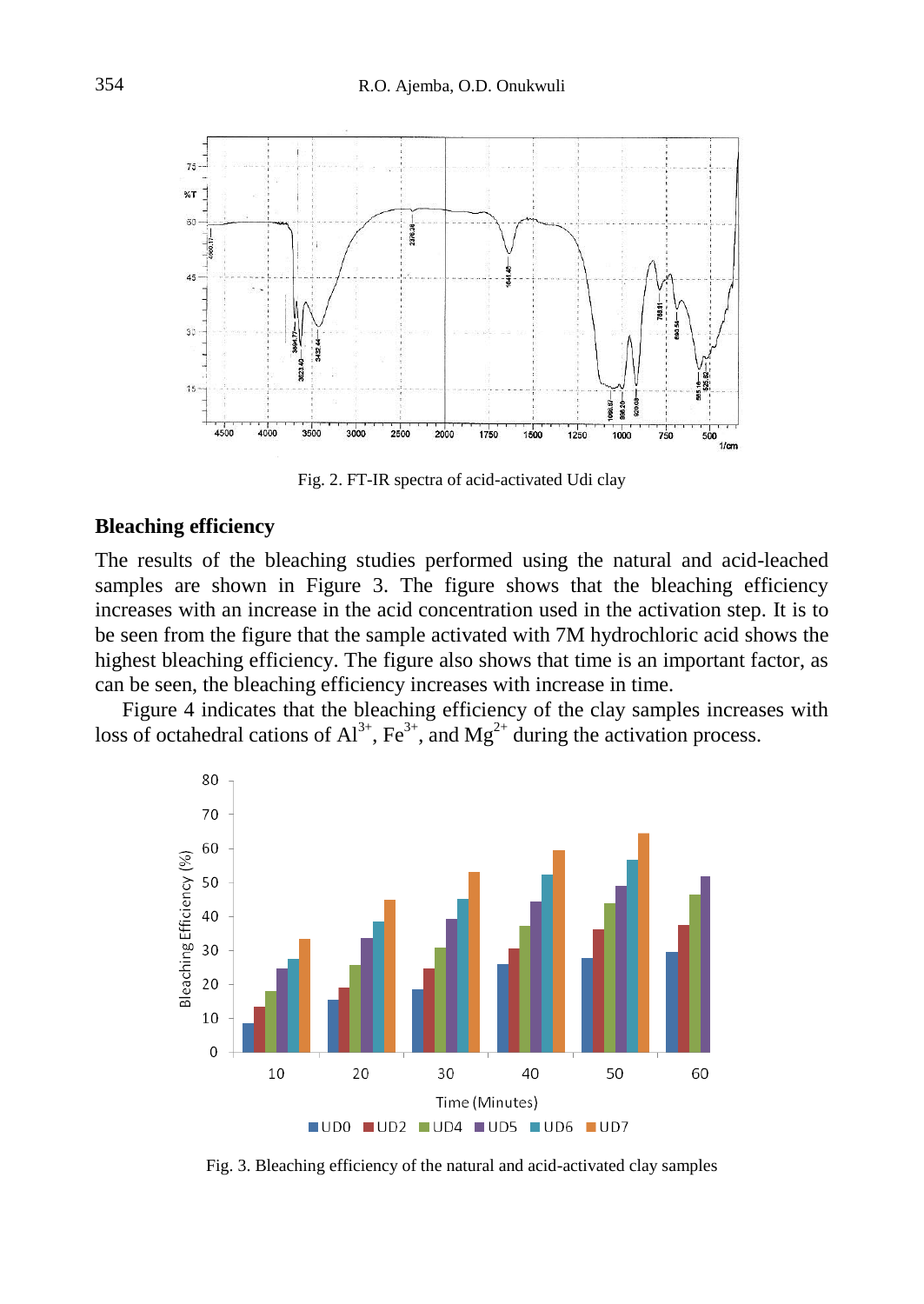

Fig. 4. Variation of bleaching efficiency with  $Si/[Al + Fe + Mg]$ 

#### **Adsorption isotherms**

Langmuir considered adsorption to distribute molecules over the surface of the adsorbent in the form of a monomolecular layer and for the dynamic equilibrium between adsorbed and free molecules. He proposed the following relation:

$$
\frac{P}{X/m} = \frac{1}{a} + \frac{a}{b}P\tag{2}
$$

where *P* is equilibrium pressure for a given amount of substance adsorbed, *X* is the amount of substance adsorbed, m is the amount of adsorbent, *a* and *b* are constants.

The mathematical expression relating adsorption to residual solute concentration was developed by Freundlich:

$$
\frac{X}{m} = K C^n \tag{3}
$$

where *C* is the amount of residual substance, and *K* and *n* are constants.

Since the absorbance measurements are taken in all experiments for the bleaching process, the relative amount of pigment adsorbed (*X*) and the residual relative amount at equilibrium  $(X_e)$  are obtained from Eqs 2 and 3:

$$
X = \frac{A_0 - A_t}{A_0} \tag{4a}
$$

$$
X_e = \frac{A_t}{A_0} = 1 - X \tag{4b}
$$

where  $A_0$  is the absorbance of unbleached (crude) palm oil and  $A_t$  is the absorbance of bleached oil at time *t*. Thus, by means of Eqs 4a and 4b, by writing  $X_e$  instead of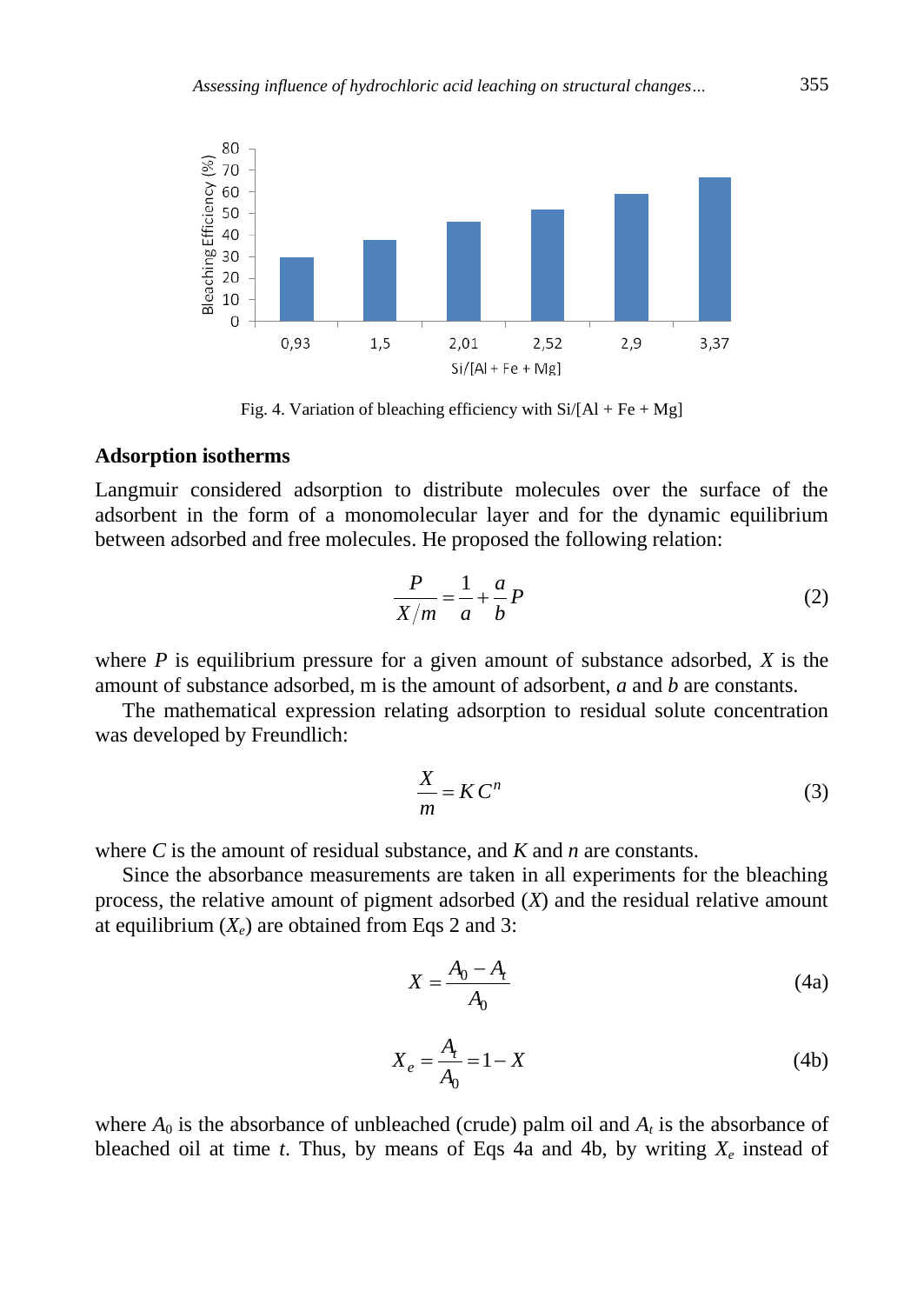equilibrium pressure *P* and the residual substance *C*, Equations 2 and 3 are rearranged as follows (Topallar, 1998):

$$
\frac{X_e}{X/m} = \frac{1}{a} + \frac{a}{b} X_e
$$
\n<sup>(5)</sup>

 $X/m = K X_e^{\{n\}}$  or the linear form

$$
\log \frac{X}{m} = \log K + n \log X_e. \tag{6}
$$

A plot of  $X_e/(X/m)$  versus  $X_e$  and log  $X/m$  versus log  $X_e$  should give straight lines and the least squares analysis can be used to calculate the parameters (*a*, *b*) and (*K*, *n*) from intercept and slope of straight lines of the isotherms.

Plots of the Freundlich isotherm for the differently prepared adsorbents are depicted in Fig. 5. As can be seen in the figure, straight lines were obtained in the plots with high regression coefficient.



Fig. 5. Freundlich isotherm plot for color pigment removal from palm oil using Udi clay activated with different concentrations of hydrochloric acid

Table 2. Isotherm constants for the un-activated and HCl activated samples

| <b>Isotherm</b> | Constants        | Clay type |          |          |          |                 |          |  |
|-----------------|------------------|-----------|----------|----------|----------|-----------------|----------|--|
|                 |                  | UD0       | UD2      | UD4      | UD5      | UD <sub>6</sub> | UD7      |  |
| Langmuir        | a                | $-0.028$  | $-0.041$ | $-0.065$ | $-0.076$ | $-0.084$        | $-0.089$ |  |
|                 | b                | $-2.57$   | $-2.15$  | $-2.08$  | $-1.97$  | $-1.82$         | $-1.70$  |  |
|                 | $R^2$            | 0.876     | 0.869    | 0.890    | 0.881    | 0.889           | 0.888    |  |
| Freundlich      | $\boldsymbol{N}$ | $-5.751$  | $-7.794$ | $-10.00$ | $-8.757$ | $-8.111$        | $-8.362$ |  |
|                 | K                | 0.067     | 0.032    | 0.010    | 0.006    | 0.002           | 0.001    |  |
|                 | $R^2$            | 0.982     | 0.978    | 0.996    | 0.974    | 0.988           | 0.979    |  |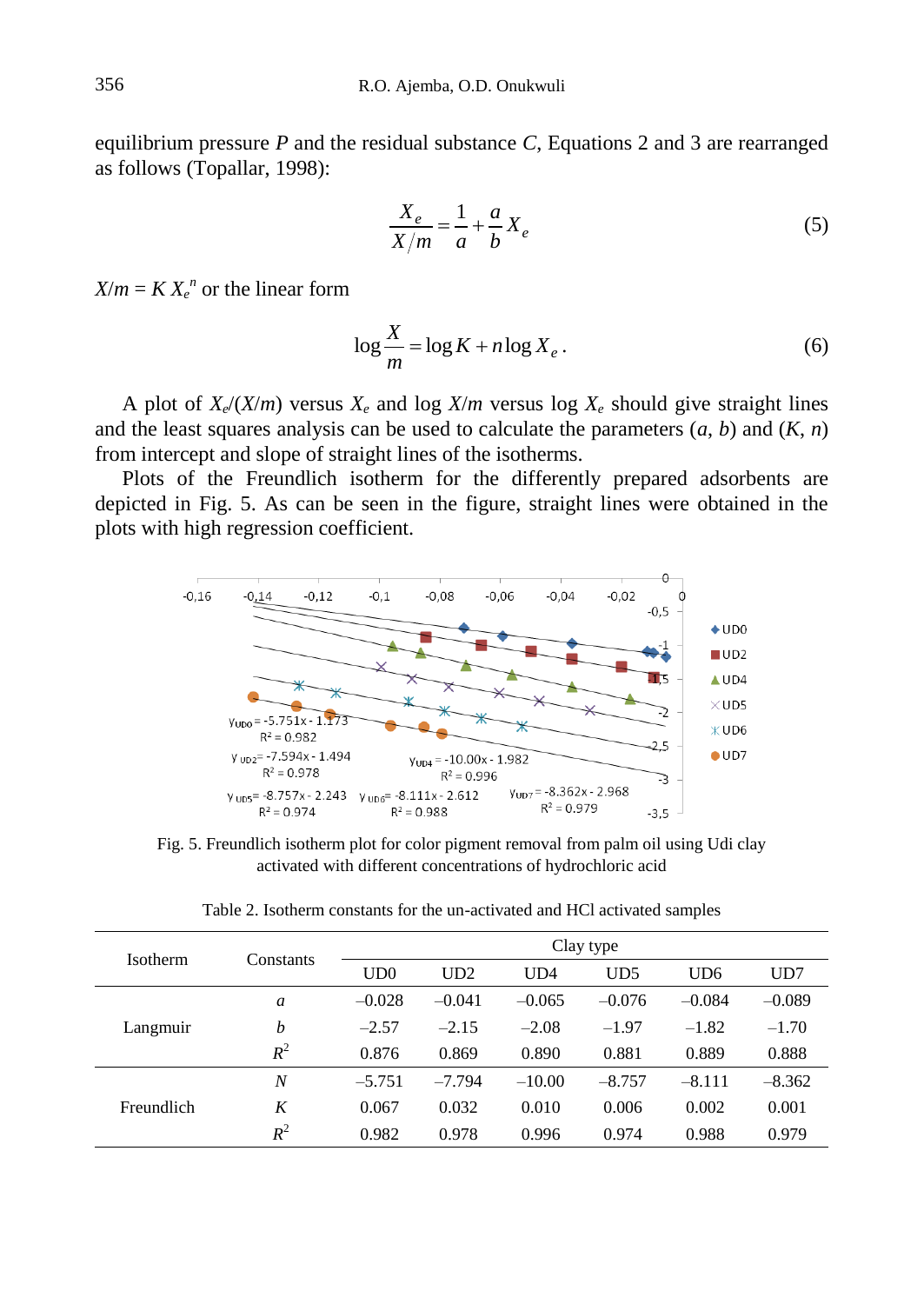Since the fit of the plots of Freundlich isotherm is more linear, it can be concluded that the Freundlich isotherm is more applicable to the bleaching performance of acid activated clay from Udi. The values of the constants calculated from the slopes and intercepts of the plots are presented in Table 2.

## **Conclusion**

The effect of hydrochloric acid activation on the structural and bleaching performance of Udi clay has been successfully investigated. The structure of the clay was modified by the acid activation process and the bleaching efficiency was increased from 29.8 to 66.7%. Based on the results activated clay from Udi performs better than the unactivated one and the acid concentration play an important role in the activation step.

#### **References**

- AJEMBA R.O., 2012, *Characterization, dissolution, and adsorptive applications of Ukpor, Udi, and Nteje clays,* PhD. Thesis, Nnamdi Azikiwe University, Awka, Anambra, Nigeria.
- AL-ZAHRANI A.A., AL-SHAHRANI S.S., AL-TAWIL Y.A., 2000, *Study on the activation of Saudi natural bentonite, part II: characterization of the produced active clay and its test as an adsorbing agent,* J. King Saud Univ., 13, Eng. Sci. (2), 193 – 203.
- AYARI, F., SRASRA, E., TRABELSI-AYADI, M., 2005, *Characterization of bentonitic clays and their use as adsorbent,* Desalination, 185, 391 – 397.
- AYARI F., SRASRA E., TRABELSI-AYADI M., 2007, *Retention of organic molecule by bentonitic clay saturated with different cations,* Desalination, 206, 499–506.
- BAKHTYAR K.A., MUHAMMAD A.A., KARIM J.J., 2011, *Acid activation and bleaching capacity of some local clays for decolourizing used oils,* Asian J. Chem., 23 (6), 113–122.
- CHRISTIDIS G.E., SCOTT P.W., DUNHAM A.C., 1997, *Acid activation and bleaching capacity of bentonite from the Islands of Milos and Chios, Aegean, Greece,* Appl. Clay Sci., 12, 329–347.
- DIAZ F.R.C., SANCTOS P.S., 2001, *Studies on the acid activation of Brazilian smectitic clays,* Quim. Nova, 24 (3), 345–353.
- ENGELHARD, 1996, *Raising performance standards in catalysts and sorbents for fats and oils;* Engelhard; Houston.
- EZE K.A., NWADIOGBU J.O., NWAMKWERE E.T., 2012, *Effect of acid treatment on the physicochemical properties of kaolin clay,* Archives Appl. Sci. Res., 4 (2), 792–794.
- FOLETTO E.L., VOLZONE C., PORTO L.M., 2003, *Performance of an Argentinian acid-activated bentonite in the bleaching of soybean oil,* Brazilian J. Chem. Eng., 20, 139–145.
- FOLETTO E.L., COLAZZO G.C., VOLZONE C., PORTO L.M., 2011, *Sunflower oil bleaching by adsorption onto acid-activated bentonite,* Brazilian J. Chem. Eng., 28 (1), 169–174.
- HULA N., MUSERRET O., YUKSEL S., 2007, *The effect of sulphuric acid activation on crystallinity, surface area, porosity, surface acidity, and bleaching power of bentonite,* Food Chem., 105, 156–163.
- TOPALLAR H., 1998, *Bleaching kinetics of sunflower seed oil,* JAOCS, 75 (4), 531–533.
- INGLETHORPE S.D.J., MORGAN D.J., HIGHLEY D.E., BLOODWORTH A. J., 1993, *Industrial mineral laboratory manual- bentonite,* British Geological Survey Technical Report. WG/93/20.
- KIRALI E.G., LACIN O., 2006, *Statistical modeling of acid activation on cotton oil bleaching by Turkish bentonite,* J. Food Eng., 75, 137–141.